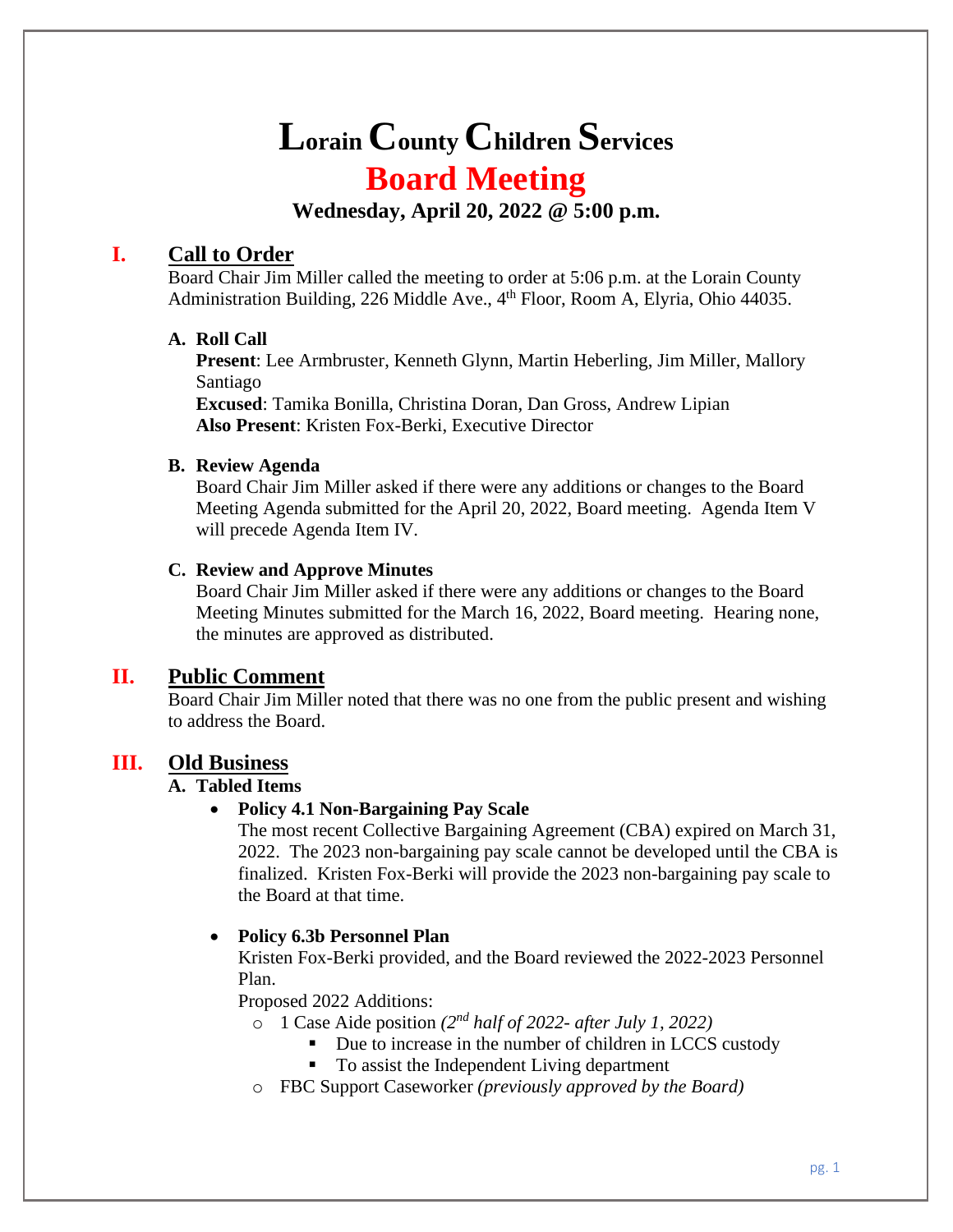- There was a delay in filling this position because of the pandemic and the staffing issues that resulted. Kristen Fox-Berki would like to move forward with filling this position.
- o Kinnect Caseworker *(Fall of 2022)*
	- Previously 30 Days to Family, now Kinnect. The Nord Family Foundation organization provides funding towards this position and that funding will cover about 1/3 of the funding for this position. The role of the Kinnect Caseworker is to conduct a thorough and comprehensive search to locate family after a child comes into care.
	- We received approximately \$20,000 in funding through the Nord Foundation to purchase items/services for kinship families. Examples provided.

Proposed 2023 Additions:

- o 1 CQI Caseworker position *(January 2023)*
	- This position would require a social work/counseling license to work with children removed from their home and placed in foster or kinship care. This service is meant to provide a bridge until the child(ren) can begin services with a mental health agency. More information is forthcoming.
- $\circ$  1 Case Aide position (2<sup>nd</sup> half of 2023)
	- Staffing for the future Visitation Center
- o 1 Administrative Support Worker *(2nd half of 2023)*
	- Staffing for the future Visitation Center

**MOTION**: A motion was made by Mallory Santiago, seconded by Martin Heberling to approve the 2022-2023 Personnel Plan. Motion carried.

#### **Roll Call Vote**

| Aves:               | Lee Armbruster, Kenneth Glynn, Martin Heberling, Jim Miller, |
|---------------------|--------------------------------------------------------------|
|                     | <b>Mallory Santiago</b>                                      |
| Nays:               | None-0                                                       |
| Abstentions: None-0 |                                                              |

**B. Unresolved Action Items**

None.

# **IV. Executive Director's Report**

#### Personal Safety Monitoring Devices

The agency has been researching personal safety monitoring devices to provide caseworkers with a safety feature while in the field conducting home visiting and meeting with families. The union was also involved in internal discussions, and staff are supportive. A group of staff met virtually with representatives from three (3) different companies. Guardian MPS was most favorable and the simplest to use. Each staff member would be assigned a key fob, and the company also provides an app for cell phones. When the key fob button is pressed, a signal is sent to a monitoring center, and the device immediately starts recording. This allows the monitoring center to assess if/when to contact the local police department for assistance. The device also has GPS to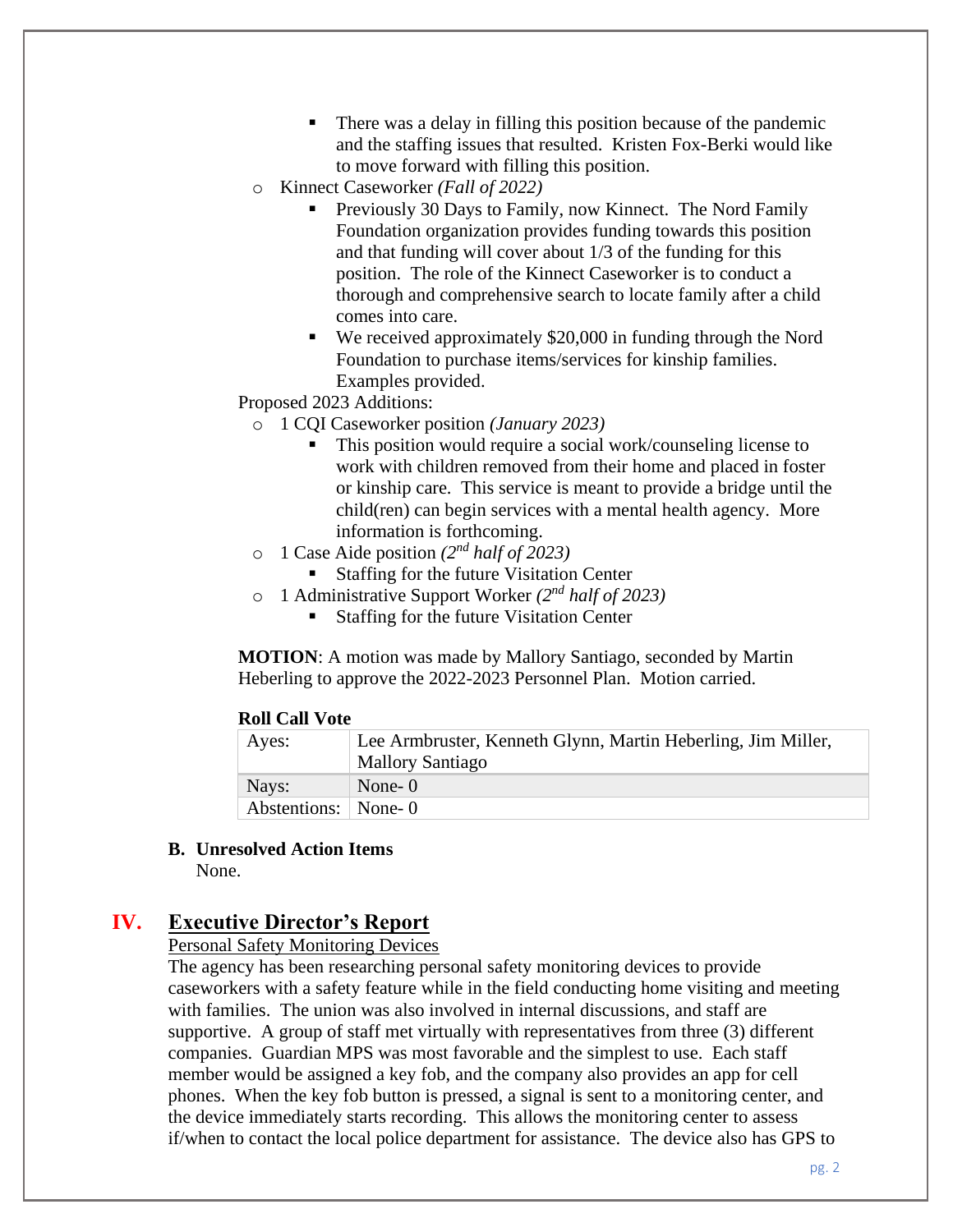track/locate the caseworker to dispatch for help. In addition, the monitoring center will contact the staff member(s) designated by the agency to make them aware of the situation. The estimate received includes a discounted government rate and the payment is made in advance; \$38,000 for one year, or \$95,400 for three years. The estimates are based on 106 users, to include caseworkers, case aides and supervisors. Should we assign them to more users, the cost could increase. Starting with a one year would allow us to try the devices, then consider whether to continue.

**MOTION**: A motion was made by Kenneth Glynn, seconded by Martin Heberling to approve the Personal Safety Monitoring Devices for one year of service, not to exceed \$90,000. Motion carried.

#### **Roll Call Vote**

| Ayes:                 | Lee Armbruster, Kenneth Glynn, Martin Heberling, Jim Miller, |
|-----------------------|--------------------------------------------------------------|
|                       | <b>Mallory Santiago</b>                                      |
| Nays:                 | None- $0$                                                    |
| Abstentions:   None-0 |                                                              |

#### **A. Policy 4.6 New Hires/Leaves**

New Hires for the month of March:

- Halle Tansing, Direct Services Supervisor,  $3/7/22$
- Dorena Gilchrist, Direct Services Supervisor, 3/7/22
- Britni Walters, Direct Services Caseworker, 3/14/22
- Mercedes Thompson, Direct Services Caseworker, 3/14/22

Leaves for the month of March:

- Amy Daggett, Direct Services Caseworker, 3/7/22
- Lizette Valdez, Fiscal Data Analyst, 3/18/22
- Ashley Curry, Direct Services Caseworker, 3/22/22
- Dereka Feiler, Direct Services Caseworker, 3/25/22
- Youma Coulibaly, Direct Services Caseworker, 3/25/22

#### **B. Policy 7.14 Client Grievance**

Kristen Fox-Berki provided the Board with the Ombudsman Quarterly Board Report for December 1, 2021, through March 31, 2022, listing the number of Grievances Filed, Public Complaints, Telephone Calls, Emails, Walk-Ins, New Requests for Ombudsman Services, Requests Resolved that were Pending from the Last Quarter, and the New Requests Resolved within this Quarter. The report also included and Kristen Fox-Berki reviewed the summaries for each of the Resolved Requests Pending from the Previous Quarter and each of the New Requests.

#### **Additional Discussion Topics:**

Lorain County Children and Family Council (LCFFC) Funding

The Auditor requested the Prosecutor's office to determine if LCCS funds can be transferred to LCFFC. The APA determined that LCCS can use levy funds for LCFFC. In addition to the Board approving LCCS to contribute \$200,000 annually to LCFFC for the next three years (\$600,000 total), the Lorain County Board of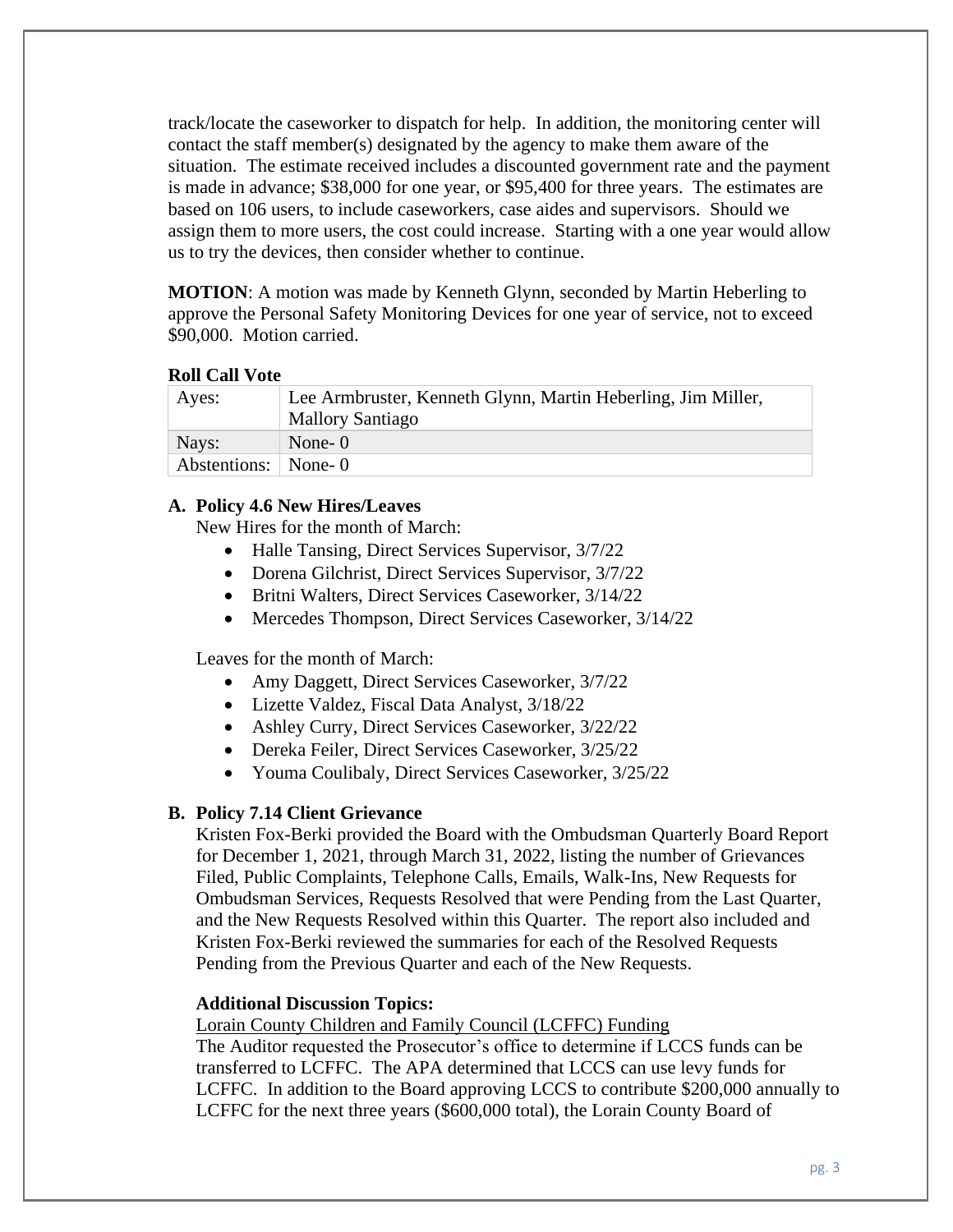Commissioners matched LCCS' contribution, and will contribute an additional \$600,000 over the next 3 years to LCFFC.

#### Easter

Moose's Mission and Clearview Church collectively donated approximately 200 Easter Baskets to the agency to distribute to the children and families we serve.

#### Visitation Center Update

Since the last Board meeting, a group of LCCS staff that expressed an interest in being a part of the planning process for the Visitation Center held two virtual meetings to brainstorm ideas. Staff are very supportive of providing a separate and family-friendly environment for children to visit their parents and had a lot of wonderful ideas. One of these ideas was to include an area for the Independent Living (IL) youth to hold group meetings, include a washer/dryer and other items to teach daily living skills, kitchen for cooking and include a separate entrance.

The Board members will be involved in the planning process, including gathering information from builders to explore ideas, costs, etc. Huron County allowed a virtual tour of their visitation center. Medina County and Summit County also have a visitation center. We will continue to gather information, and the Visitation Center will be added to the monthly Board meeting Agenda for progress updates.

#### Summer Camps

The agency has \$25,000 available to assist with camp fees. Caseworkers can assist with registration and make referrals to send children to summer camps.

#### Fundraiser for Friends of Children Services

Czerniak's Annual Tee-Rific Golf Outing partial proceeds to benefit the Friends of Children Services, to raise funds for the next levy campaign. The golf outing will be held at the Valleaire Golf Club in Hinckley, Ohio on Saturday, July 16, 2022. More information regarding sponsorship is forthcoming.

# **V. Fiscal Reports**

## **A. Policy 6.1 Quarterly Financial Update** *(January – March 2022)*

Kristen Fox-Berki presented, and the Board reviewed the Lorain County Children Services Revenue, Disbursements and Cash Fund Balance as of March 31, 2022. Discussion topics:

- Revenue:
	- o The total Quarterly Revenue for January March 2022 is \$8,136,708.81.
	- o The levy collection received in March was approximately \$6,000,000,000.
- Expenditures:
	- o The total Quarterly Expenditures for January March 2022 is \$5,617,651.21.
	- o Hospitalization/Dental was deducted this quarter, totaling \$699,751.11.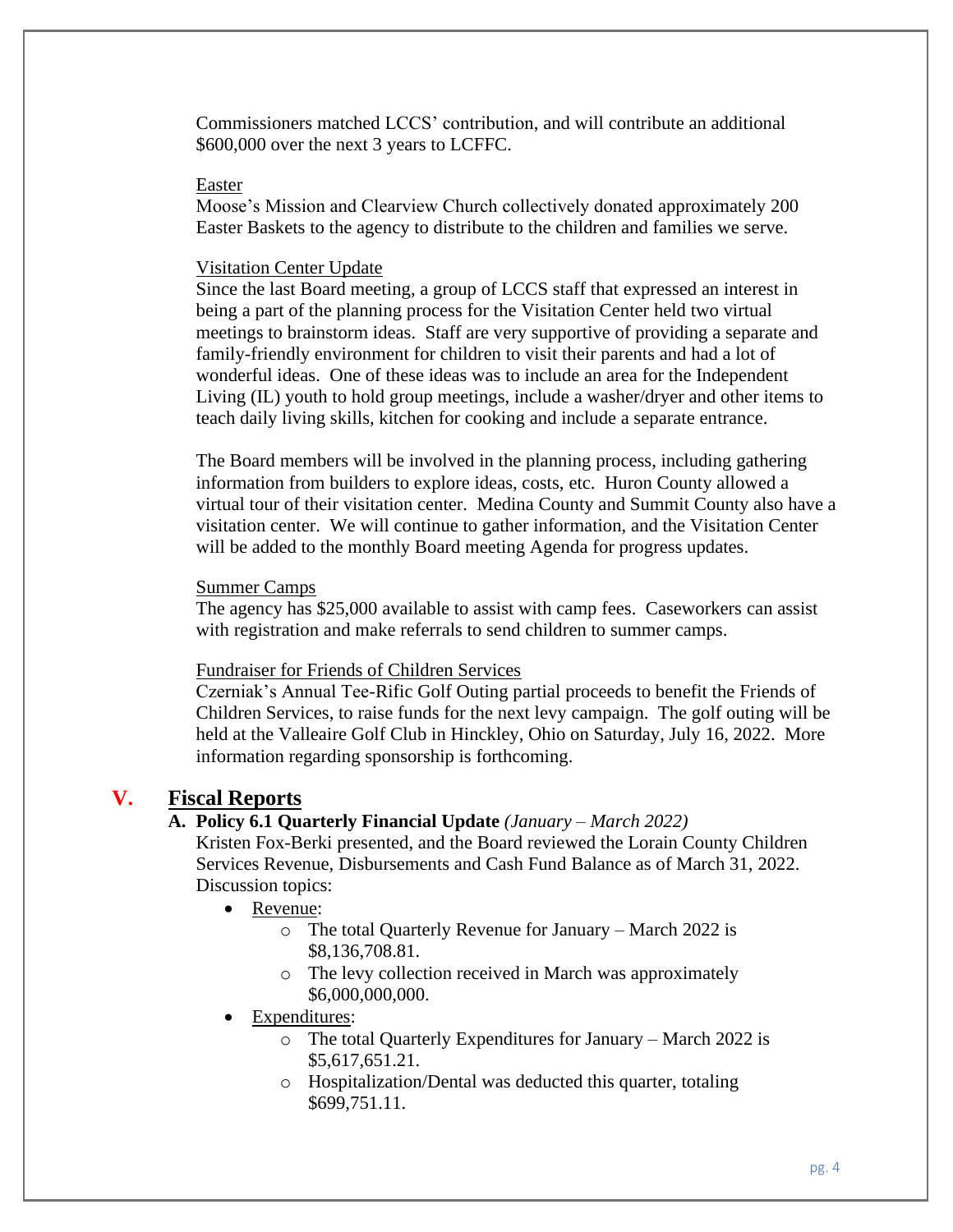• The beginning fund balance for January – March 2022 is \$23,073,993.80 and the ending fund balance is \$25,593,051.40.

**MOTION**: A motion was made by Martin Heberling, seconded by Lee Armbruster to approve the Quarterly Financial Update. Motion carried.

#### **Roll Call Vote**

| Ayes:                 | Lee Armbruster, Kenneth Glynn, Martin Heberling, Jim Miller,<br><b>Mallory Santiago</b> |
|-----------------------|-----------------------------------------------------------------------------------------|
| Nays:                 | None- $0$                                                                               |
| Abstentions:   None-0 |                                                                                         |

#### **B. Policy 6.3 Annual Budget (Board Vote)**

Kristen Fox-Berki provided, and the Board reviewed a revised draft of the Annual Budget with projections for the levy cycle, including the Actual Budgets for 2020 and 2021, the Proposed and Revised Budgets for 2022, and the Proposed Budgets for  $2023 - 2025$ .

Discussion Topics:

- The annual budget reflects a salary increase of three percent (3%). This is an estimation until the union contract is finalized, and subject to change.
- The positions outlined in the 2022-2023 Personnel Plan are included.
- It is estimated that by the end of 2025, the carryover (without the levy decrease) would be approximately \$8.4 million.
- The projections do not include costs related to the Visitation Center, except for the two (2) staffing positions included in the Personnel Plan.
- The Board expressed an interested in training opportunities, one was related to the Sunshine Laws. Kristen Fox-Berki shared with the Board that there are virtual trainings available and may be little to no cost.

**MOTION**: A motion was made by Kenneth Glynn, seconded by Mallory Santiago to approve the 2023 Annual Budget. Motion carried.

#### **Roll Call Vote**

|                     | Ayes:   Lee Armbruster, Kenneth Glynn, Martin Heberling, Jim Miller,<br><b>Mallory Santiago</b> |
|---------------------|-------------------------------------------------------------------------------------------------|
|                     | Nays: $\vert$ None-0                                                                            |
| Abstentions: None-0 |                                                                                                 |

#### **C. Policy 6.7 Fiscal Audits and Results**

Per Policy 6.7, "The Executive Director will be required to present any Federal, State, or Local fiscal audit performed on the agency for review by the Board within 30 days of completion of the audit report. If an audit finding is identified, the Executive Director will present a plan for resolution of the finding and what actions will be taken to present further findings."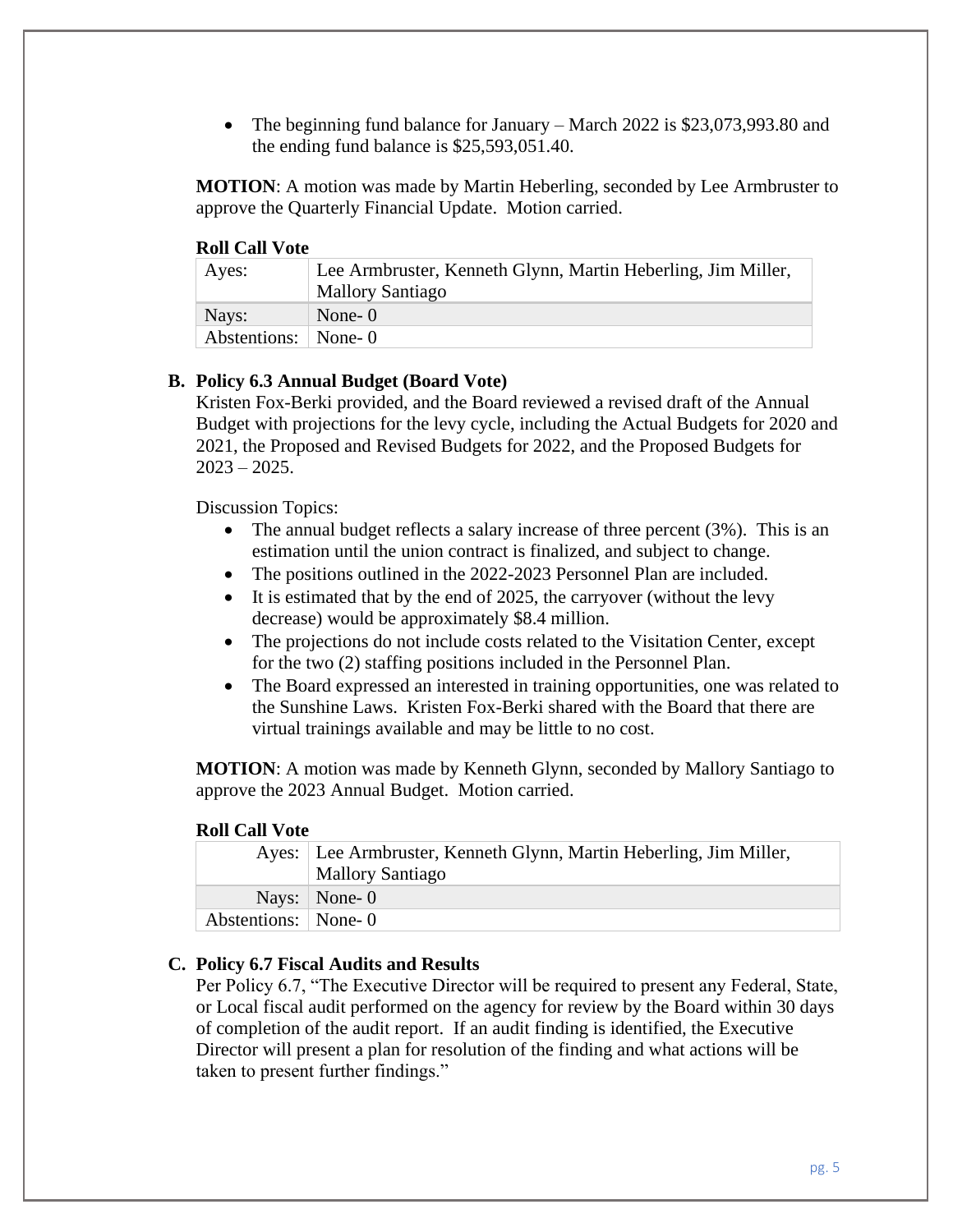There were two fiscal audits we received:

- 1. The first was through the State Auditor and included Jobs and Family Services (JFS) and LCCS, related to adoption assistance. There were no findings.
- 2. The second was a monitoring review, specific to Public Children Services Agencies (PCSA's). For this review, the Office of Monitoring Services (OFMS) reviews each county on a  $2\frac{1}{2}$  - 3-year cycle. Our last review was conducted in 2018. There were three areas that required continuous improvement plans: all administrative changes. No overpayments or underpayments were made; however, documentation needs to be more detailed.
	- a. The first area was related to invoicing private foster care agencies. Invoicing needs to be more detailed. There is now a plan in place to assure this happens.
	- b. The second is related to contracts with residential centers/private care agencies. Our agency creates an addendum to include things that are not in the master contract, but historically we did not add those addendums into the state-wide system called SACWIS. The addendums should be included in SACWIS, and there is now a process in place to enter them into SACWIS along with the master contract.
	- c. The third is related to the Random Moment Sample (RMS). The State receives notice, and we must enter information using codes to describe what is being done at the exact moment listed on the RMS. Historically, certain casework staff were not a part of this process. When the State reviewed the random moment samples, we were told that everyone within a list of categories must be included. There were 2 individuals that were not previously included but will be added beginning next quarter.

#### **VI. New Business**

- **A. New Items for Discussion and Approval** None.
- **VII. Executive Session** *(to discuss litigation, personnel matters and other matters required to be kept confidential by law)* None.

# **VIII. Announcements**

None.

# **IX. Adjourn**

**MOTION**: It was moved by Mallory Santiago, seconded by Kenneth Glynn to adjourn the Board meeting at 6:10 p.m. Motion carried.

The next Board meeting will be held on Wednesday, May 18, 2022, at 5:00 p.m. at the Lorain County Administration Building, 226 Middle Ave., 4<sup>th</sup> Floor, Room A, Elvria, Ohio 44035.